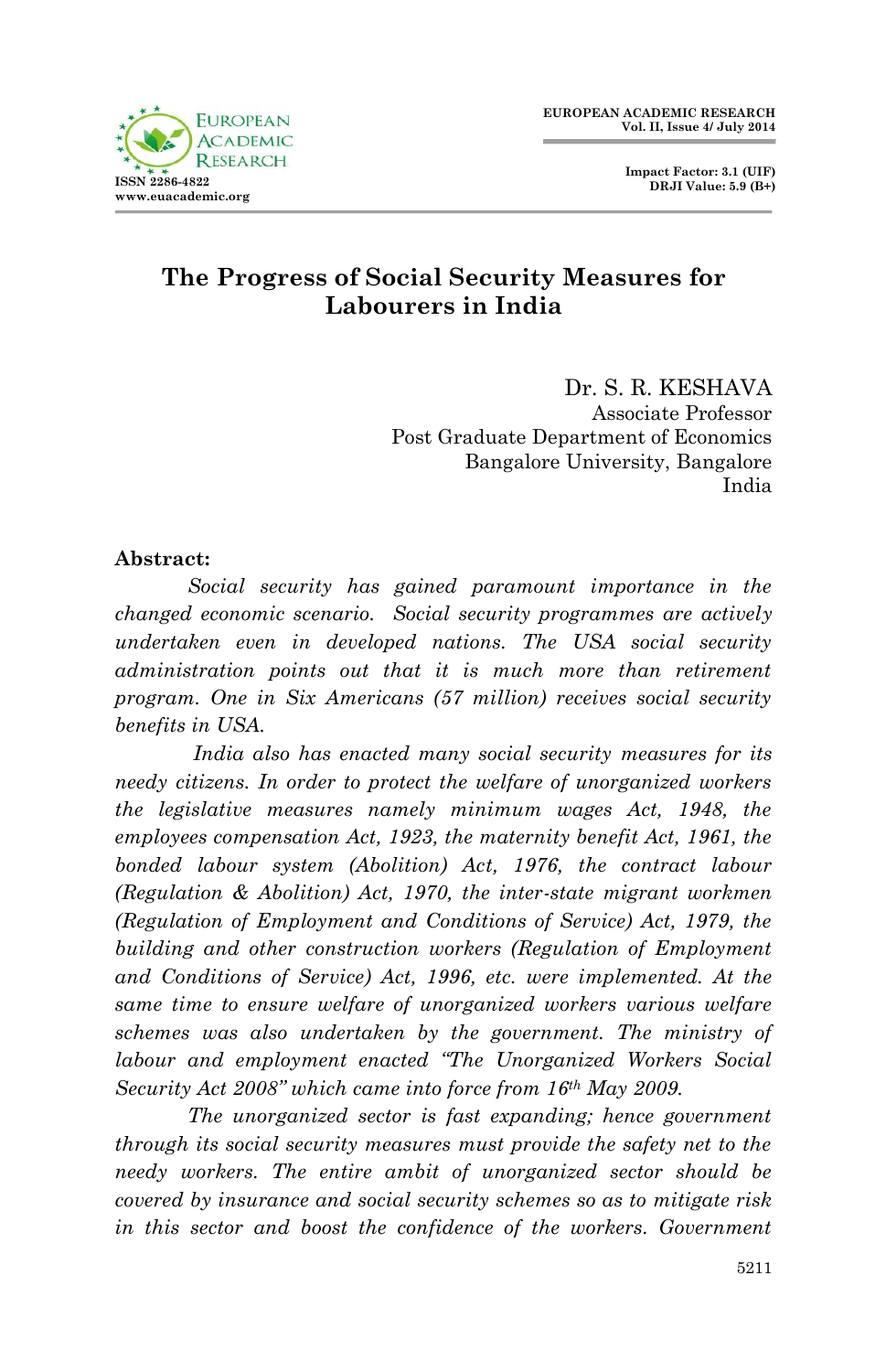*through its social security measures must cater to the disadvantaged sections of the society and it is the fundamental duty of the government in the globalized India.* 

**Key words:** Social security, unorganized workers, legislative measures, disadvantaged sections, labourers, Cash Benefits, Non Cash Benefits, Rashtriya Swastya Bhima Yojana, Aam Adimi Bhima Yojana, Indira Gandhi National Old age Pension Scheme, Swavalamban

Social security has gained paramount importance in the changed economic scenario. Globalised world is the knowledge world. In the globalised world, it is expected that skilled individuals switch over to the changed technology/skill in no time. Globalization considers only those who adapt to the changing market scenario. The rest of them, though skilled are left out! The unskilled are not considered at all. The social and economic conditions make the disadvantaged sections of the society more vulnerable as they voice is snubbed and unheard in globalised economy. The disadvantaged sections find it difficult to easily adapt to the changed market demands. Moreover few segments of the society like aged persons, disabled persons, widows, survivors of deceased workers are not in the position to work and it is the responsibility of the Government to take care of them through social security programmes.

Social security is the financial assistance provided by the Government to the needy citizens such as disabled persons, aged persons, widows, unemployed youths, survivors of the deceased workers to promote their welfare by enabling them to access to food, shelter, health etc. social security acts as safety net for the disadvantageous sections of the society.

Social security is enshrined in universal declaration of human rights of United Nations. The article 22 of the declarations reads "Everyone, as a member of society, has the right to social security and is entitled to realization, through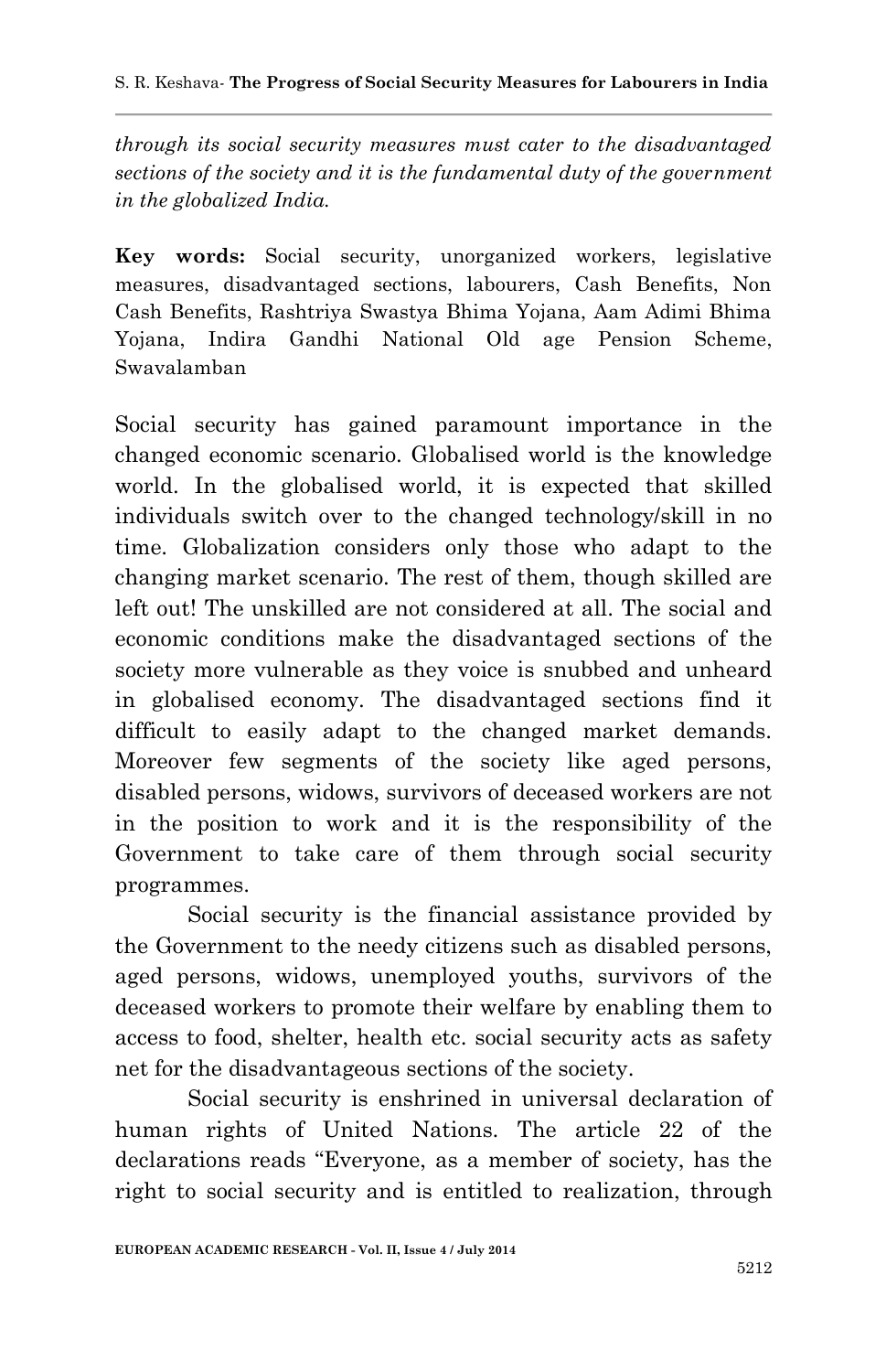national effort and international co-operation and in accordance with the organization and resources of each State, of the economic, social and cultural rights indispensable for his dignity and the free development of his personality" (http://www.un.org/en/documents/udhr/index.shtml#a22).

Social security programmes are actively undertaken even in developed nations. The USA social security administration points out that it is much more than retirement program. One in Six Americans (57 million) receives social security benefits in USA. 69.4 percent of beneficiaries are retired workers, 19.2 percent of beneficiaries are disabled workers and 11.4 percent beneficiaries are survivors of deceased workers. Social security provides benefits to young workers and their families, if they become disabled and it provide benefits to the survivors of deceased workers including their children. In USA 90 percent of persons aged 21-64 who worked in covered employment in 2012 can count on monthly benefits, if they suffer a prolonged disability.

'3.3 million Youths under age 18 received on an average monthly social security benefit of \$ 525. The minor Children of retired workers received the average monthly benefit of \$ 601. The minor Children of deceased workers received the survivor monthly benefit of \$ 793, the minor Children of disabled workers received an average monthly benefit of \$ 323, the students aged 18 to 19 years were receiving an average monthly benefit of \$ 670'(ssa.gov/news/press/factsheets/young.htm).

India also has enacted many social security measures for its needy citizens. As per NSSO survey 2009-10, the total employment in the country is 46.5 crore, out of which 2.8 crore were in organized sector and 43.7 crore were in unorganized sector. Out of this 24.6 crore workers were employed in agriculture sector, 4.4 crore in construction and the remaining in manufacturing and services sector. In order to protect the welfare of unorganized workers the legislative measures namely minimum wages Act, 1948, the employees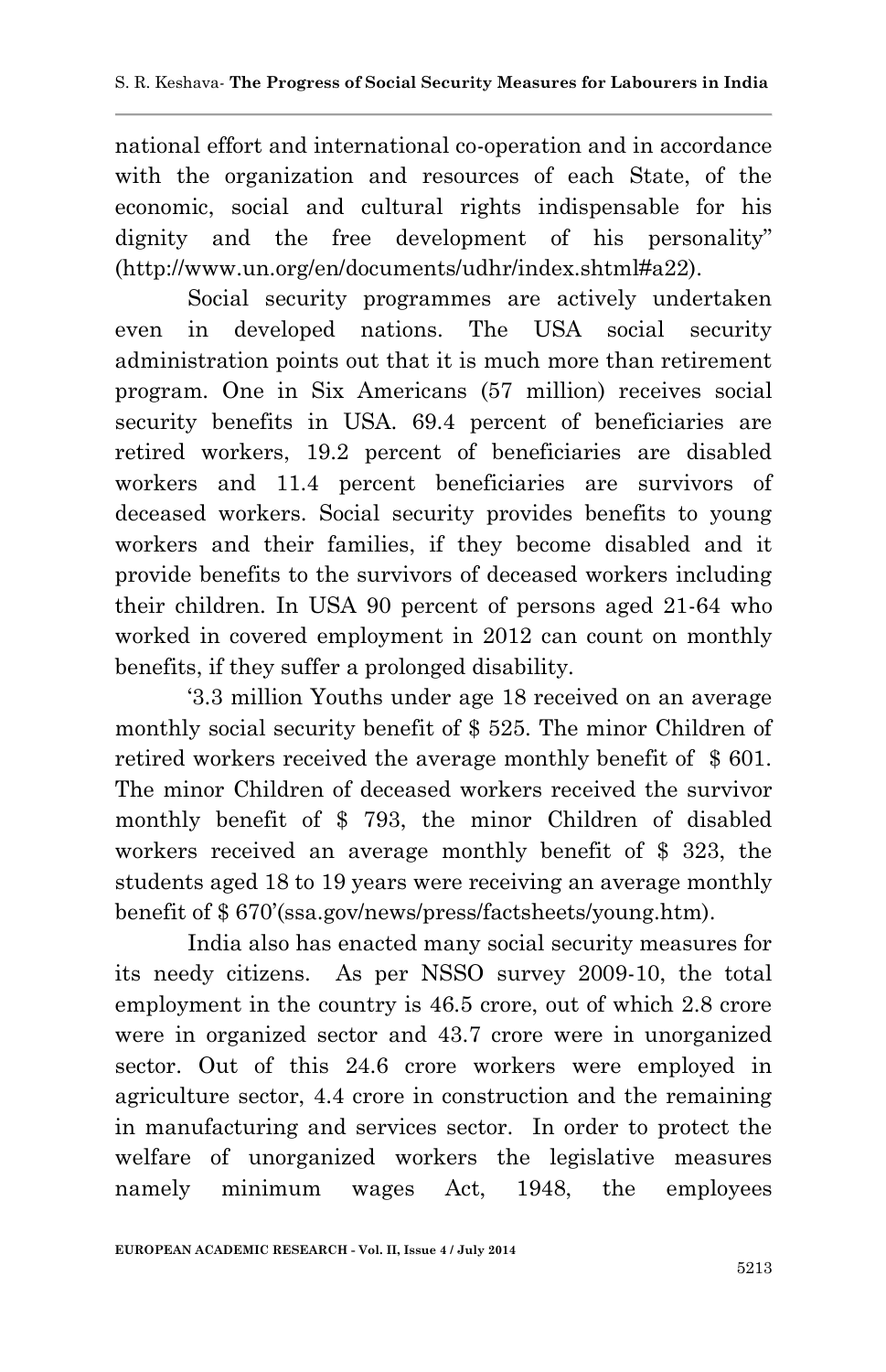compensation Act, 1923, the maternity benefit Act, 1961, the bonded labour system (Abolition) Act, 1976, the contract labour (Regulation & Abolition) Act, 1970, the inter-state migrant workmen (Regulation of Employment and Conditions of Service) Act, 1979, the building and other construction workers (Regulation of Employment and Conditions of Service) Act, 1996, etc. were implemented.

#### **The Workmen Compensation Act, 1923**

A small, but eventful beginning was made in social security with the passing of the workmen's compensation act, 1923 by the British Government in India. The act provides for payment of compensation to workmen and their dependents in case of injury and accident (including certain occupational diseases) arising out of and in the course of employment and resulting in disablement or death. The Act applies to railway servants and persons employed in any such capacity as is specified in schedule II of the Act. It includes persons employed in factories, mines, plantation, mechanically propelled vehicles, construction works and certain other hazardous occupations. At present the minimum rates of compensation for permanent total disablement and death are fixed at Rs. 1, 40,000 and Rs. 1, 20,000 respectively. Maximum amount for death and permanent total disablement can go up to Rs. 9.14 lakh and Rs. 10.97 lakh respectively depending on age and wages of workmen.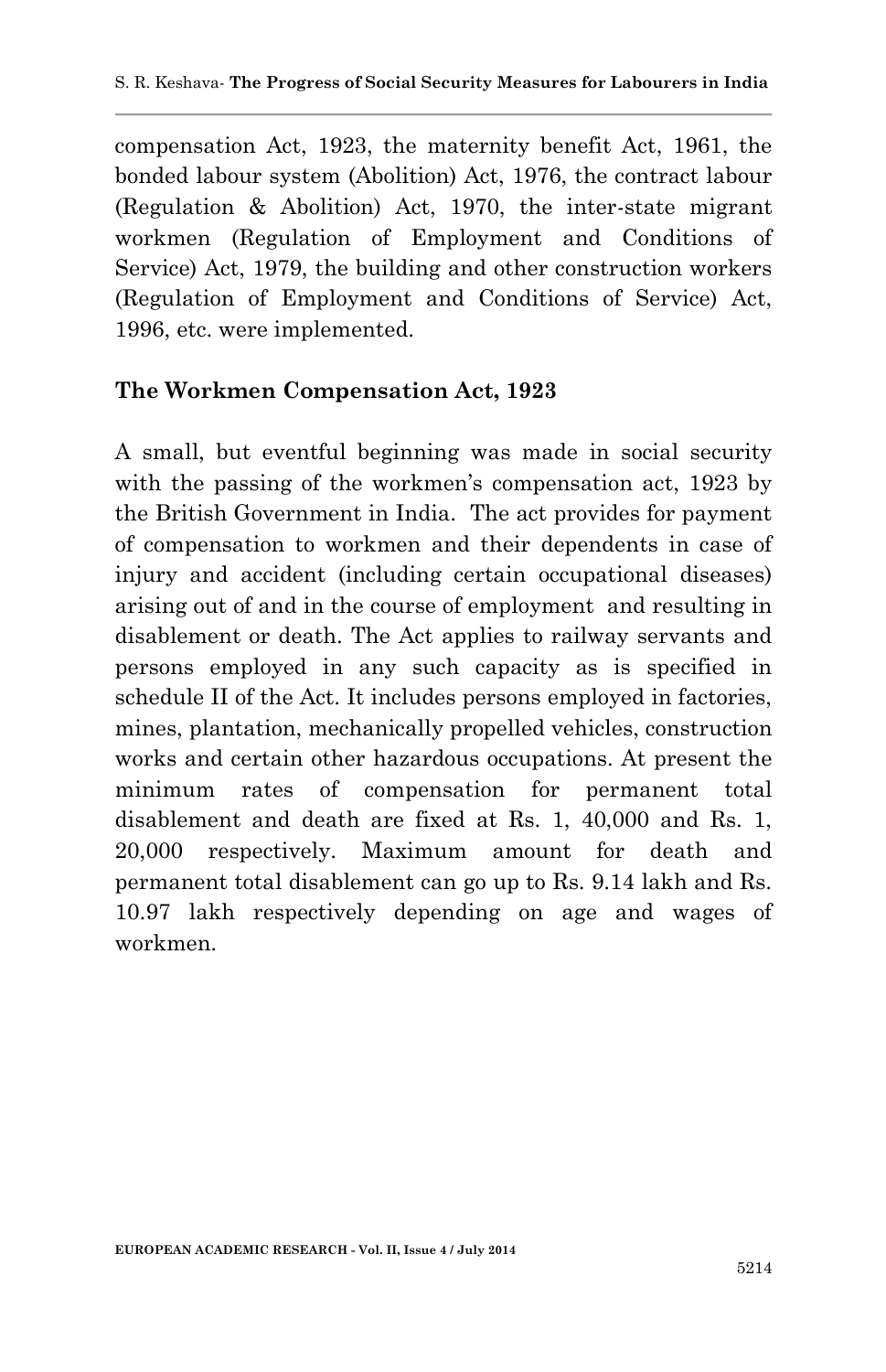| Number of    | 1997    | 2001    | 2004    | 2009    | 2010    | 2011    |
|--------------|---------|---------|---------|---------|---------|---------|
| compensated  |         |         |         |         |         |         |
| injuries     |         |         |         |         |         |         |
| a) Death     | 947     | 1346    | 1581    | 863     | 1939    | 2055    |
| b) Permanent | 1391    | 1520    | 1662    | 497     | 2831    | 2170    |
| disablement  |         |         |         |         |         |         |
| c) Temporary | 2117    | 4381    | 3507    | 2343    | 995     | 1022    |
| disablement  |         |         |         |         |         |         |
| Total        | 4455    | 7247    | 6750    | 3703    | 5765    | 5247    |
| Amount of    |         |         |         |         |         |         |
| compnsation  |         |         |         |         |         |         |
| paid (Rs. In |         |         |         |         |         |         |
| lakhs)       |         |         |         |         |         |         |
| a) Death     | 1212.89 | 2215.95 | 3286.12 | 2420.13 | 5991.49 | 6865.08 |
| b) Permanent | 386.26  | 1261.83 | 1273.35 | 554.32  | 2385.78 | 4130.03 |
| disablement  |         |         |         |         |         |         |
| c) Temporary | 263.98  | 329.23  | 235.99  | 159.85  | 406.05  | 285.38  |
| disablement  |         |         |         |         |         |         |
| Total        | 1863.28 | 3807.01 | 4795.46 | 3134.30 | 8783.32 | 11280.4 |
|              |         |         |         |         |         | 9       |

**Table No.1: Compensated injuries and amount of compensation paid under the workmen's compensation Act, 1923**

Source: Labour Bureau

Under the 1923, workmen's compensation act, during 1997, the number of compensated injuries was 4455 with Rs. 1863.28 lakh compensation which increased to 7247 with 3807.01 lakh compensation in 2001, which subsequently reduced to 5247 with Rs. 11280.49 compensation in 2011. Out of them the 947 nominees were compensated Rs. 1212.89 lakh due to the death of the work men in 1997 which increased to 2055 nominees who were compensated Rs. 6865.08 lakh in 2011.

1391 workmen were compensated with Rs.386.26 lakh for permanent disablement and 2117 workmen were compensated Rs. 263.98 lakh for the temporary disablement in 1997. It increased to 2170 workmen with compensation of Rs. 4130.03 lakh for permanent disablement and 1022 workmen were compensated Rs. 285.38 lakh for temporary disablement.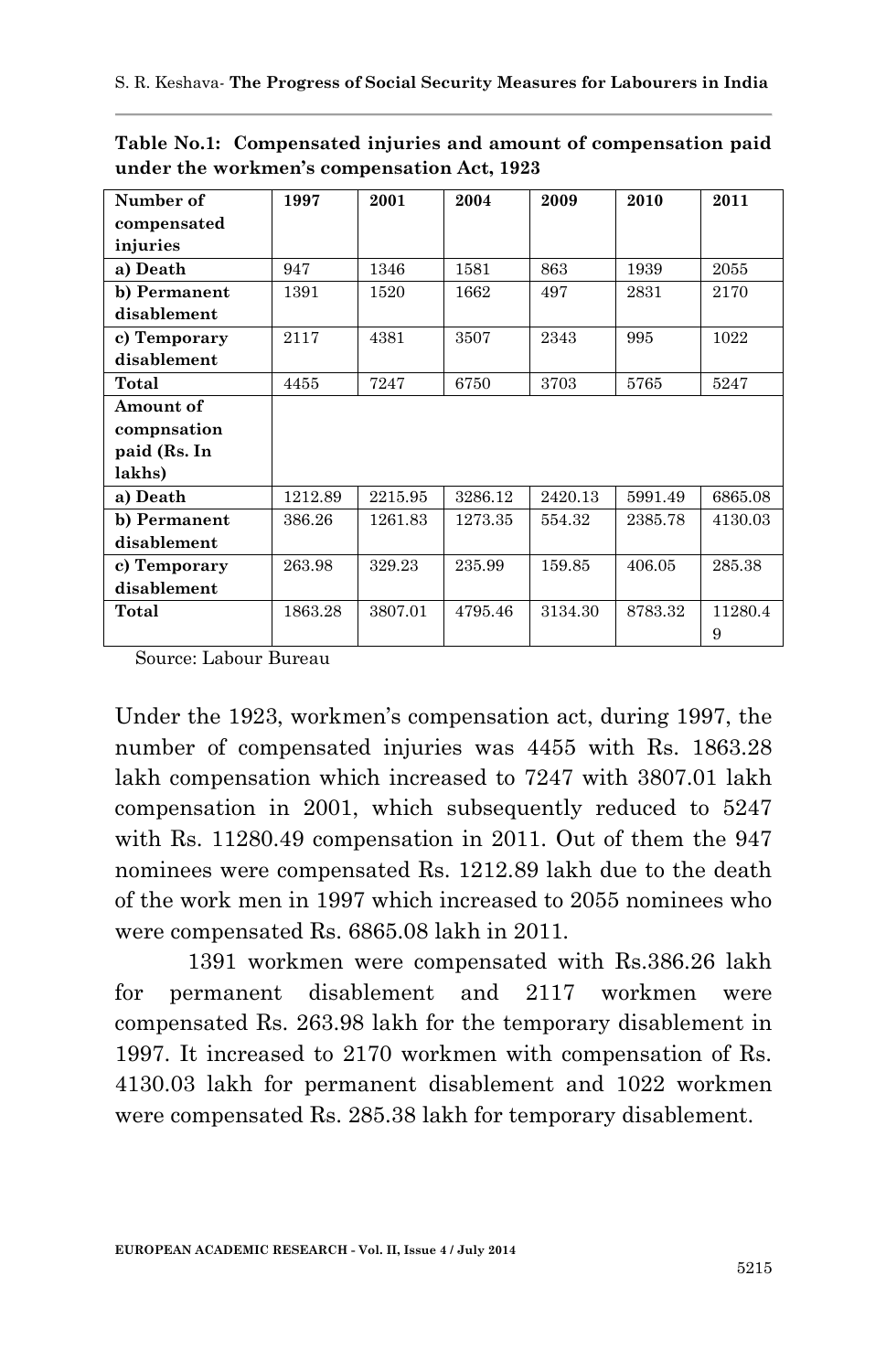# **The Factories Act, 1948**

The Factories Act, 1948 is the principle legislation for regulating various aspects relating to safety, health and welfare of workers employed in factories. Act aims at protecting workers employed in factories from industrial and occupational hazards. It prescribes 48 hour/week for adult workers. The factories act forbids employment of children less than 14 years of age in any factory. Minimum Standards of lighting, ventilation, safety and welfare service, must be provided to the employees in the factories. Factories employing over 30 women workers are required to provide a crèche for their children. Similarly factories employing over 250 workers must provide shelters, rest-rooms and lunch rooms to its employees. Factories with 250 workers or more must also appoint employee's welfare officers.

#### **Maternity Benefit Act, 1961**

The Act applies to women employed in mines, factories, circus, industry, plantation, shops and establishments employing ten or more persons, except employees covered under the Employees state insurance act, 1948. After the Royal commissions of Labour, 1931, and after, maternity Benefit Acts, were implemented; all the states enacted this law. The Mines maternity Benefit Act 1941, the employees state Insurance Act 1948, and the plantation Labour Act, 1951 were the three central Acts which provided maternity benefits to women workers. The enactment of the maternity benefit Act in 1961 provided better and far reaching benefits to women works. Hence the state government adopted the central Act on a gradual basis.

In order to become eligible to receive the maternity benefits, the pregnant female employee must have worked in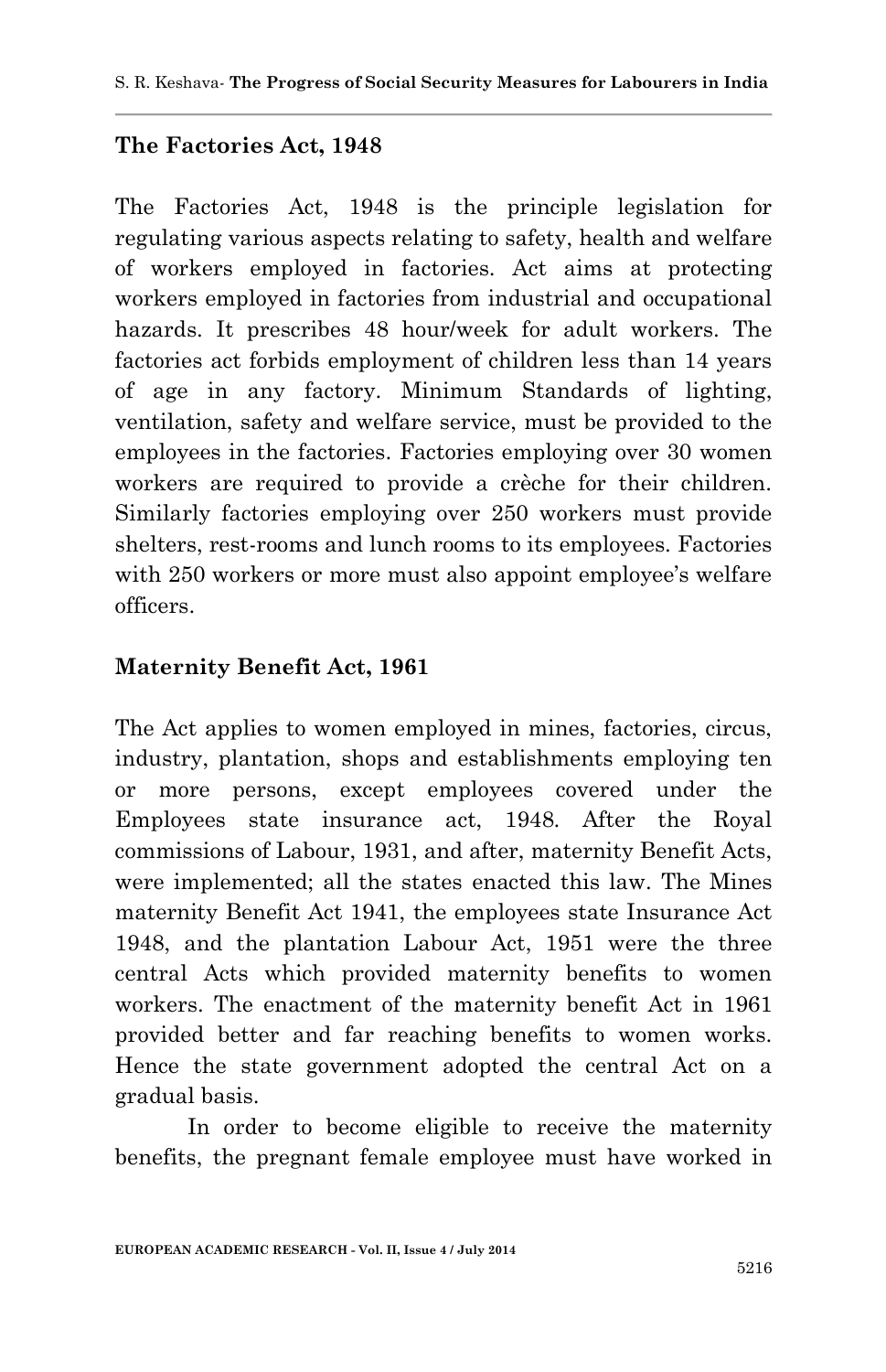that firm for at least 80 days within the 12 months preceding her date of delivery.

There are two types of benefits for the women workers under the Maternity Benefit Act, namely 1) cash benefits and 2) non cash benefits.

**Cash benefits**: The important cash benefits are:

- 1. 12 weeks leave with pay before /after delivery
- 2. Six weeks leave with pay in case of miscarriage
- 3. An additional leave of one month leave with one month salary (requires doctor certification and recommendation)

**Non cash benefits:** The important non cash benefits are:

- 1. Light work for ten weeks before delivery; two fifteen minutes nursing breaks until the child is fifteen months old;
- 2. Guarantee of not being dismissed/ discharged while on maternity leave.

The legal obligation is that no employers can knowing or unknowingly employ women in establishment during six weeks immediately the data of delivery or miscarriage. The central govt. is responsible for administration of the provisions of the Act in mines and in the circus industry, while the state Governments are responsible for administration of the Act in factories, plantations and other establishments.

| Year                                 | 1998   | 2000   | 2004   | 2006   | 2007   | 2008   |
|--------------------------------------|--------|--------|--------|--------|--------|--------|
| <b>Factories</b>                     |        |        |        |        |        |        |
| of<br>Women<br>No.<br>a)<br>employed | 461548 | 531497 | 311525 | 509170 | 128333 | 400734 |
| b) Claims Numbers                    | 1342   | 2507   | 1449   | 1324   | 1026   | 1157   |
| c) paid                              |        |        |        |        |        |        |
| (i)Number                            | 1335   | 1572   | 1226   | 2431   | 922    | 1082   |
| (ii) Amounts (Rs. Lakh)              | 98.29  | 205.59 | 181.20 | 909.02 | 266.68 | 333.18 |
| Plantation                           |        |        |        |        |        |        |
| Number of<br>a)<br>women<br>employed | 78843  | 103026 | 498366 | 343847 | 346785 | 302658 |
| b) Claims Number                     | 44425  | 18787  | 16733  | 15236  | 29049  | 17263  |
| c) Paid                              |        |        |        |        |        |        |

**Table No: 2 Maternity benefits paid under the maternity act 1961**

**EUROPEAN ACADEMIC RESEARCH - Vol. II, Issue 4 / July 2014**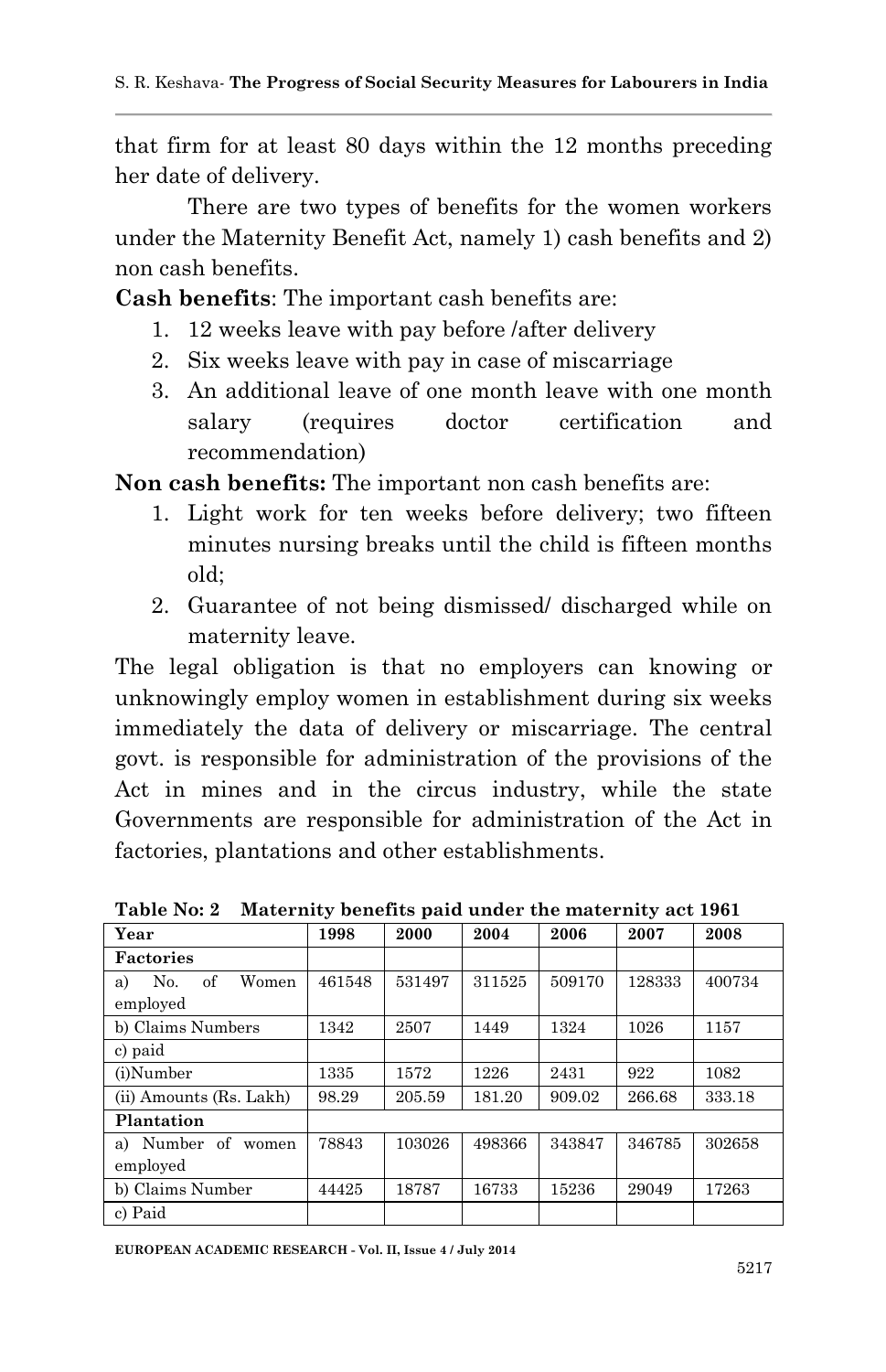| i) Number           | 39801  | 18759  | 16733  | 15236  | 27861  | 16990  |
|---------------------|--------|--------|--------|--------|--------|--------|
| ii) Amounts in lakh | 154.88 | 536.23 | 376.85 | 407.96 | 424.04 | 367.29 |

Source: Derived from the data obtained from Pocket book of Labour Statistics The numbers of women employed in the factories were 461548 during 1998 which decreased to 400734 by 2008, correspondingly the claims also decreased from 1342 in 1998 to 1157 in 2008. The amount sanctioned was Rs.98.29 Lakh in 1998 which increased to 333.18 lakh by 2008. In case of plantation, the number of women employed in plantation increased from 78843 in 1998 to 302658 in 2008. . The claims sanctioned were Rs.154.88 Lakh in 1998 which increased to Rs.376.85 Lakh in 2008.

### **The Employees State Insurance Act, 1948**

In 1927, the international labour conference adopted the resolution regarding health insurance of workers in industry, commerce and agriculture. The Royal commission on labour also discussed this issue in detail and in their report recommended that a tentative scheme of health insurance should be adopted after collecting statistical data regarding sickness incidence. The Government of India was not in favor of adopting such a scheme on account of financial difficulties, but the issue was considered in 1940, 1941, and 1942 by the first three conferences of labour ministers. Government of India in March 1943, appointed B.P Adarkar as officer on special duty to work out a feasible health insurance scheme for Industrial workers. The government of India accepted his recommendations and passed the employees state Insurance Act in April 1948. The employee's state insurance act, 1948 was applicable in the first instance, to non – seasonal factories using power and employing 10 or more persons and non power using factories employing 20 or more persons. It covers employee's drawing wages not exceeding Rs. 15000 with effect from  $1<sup>st</sup>$ may 2010. The act provides medical care, in kind and cash benefits; in the contingency of sickness, maternity and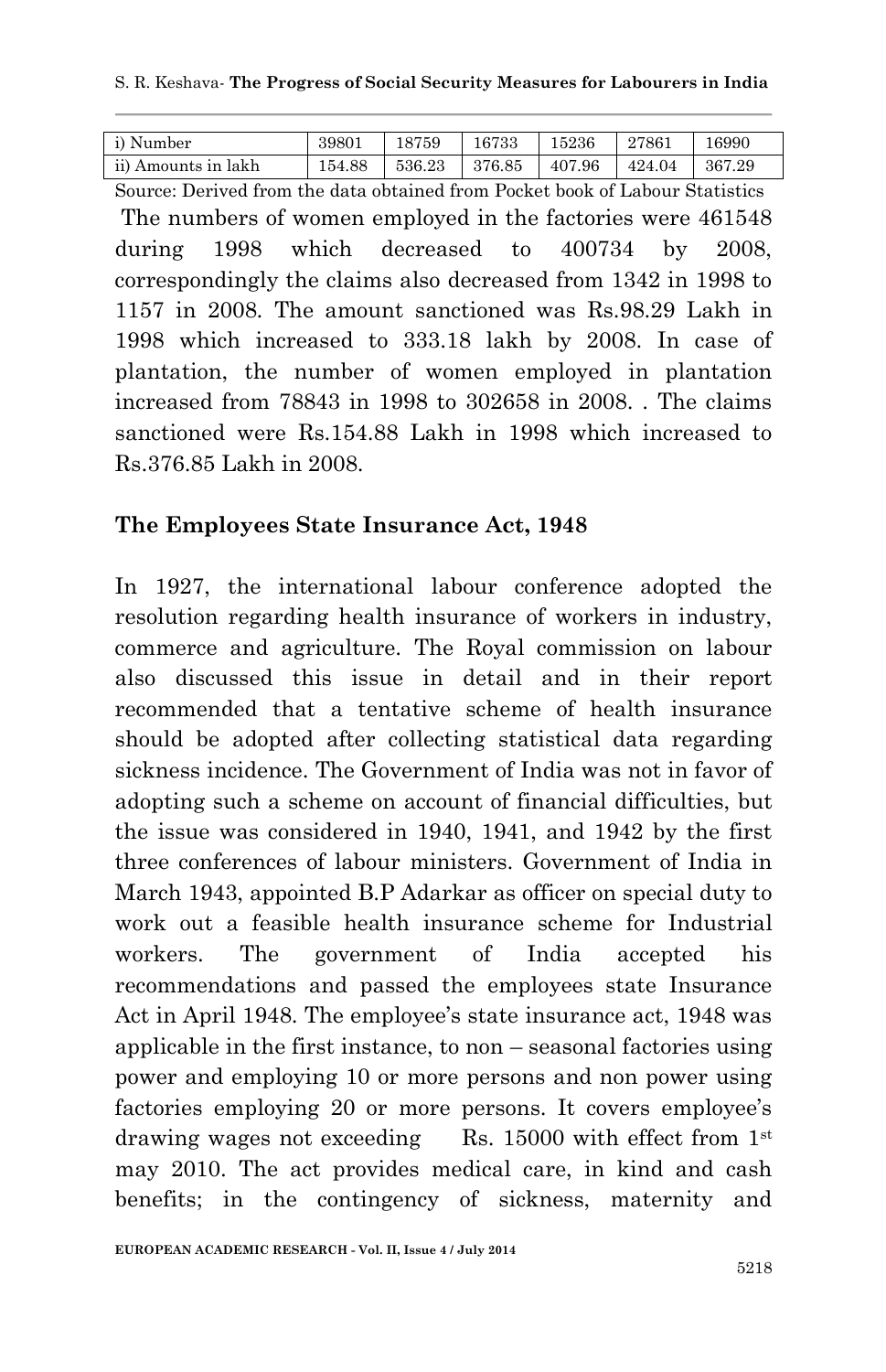employment injury and pension for dependents in the event of death of a worker because of employment injury. Full medical care including hospitalization is also being progressively made available to all the members of the family of the insured employee.

 The E.S.I. Scheme was started with coverage of about 1.20 lakh industrial workers in Kanpur and Delhi on 2nd February, 1952. As on March 2013, there are 151 ESI Hospitals. The ESI Corporation has approved setting up of 23 new hospitals in the country, which are at the different stages of construction.

The scheme is financed mainly through contribution from employees (4.75 percent of the wages) and employees (1.75 percent of the wages). It has continued to progress over all these years. The benefits provided under the Act are a) Sickness Benefit, b) Maternity Benefit, c) Disablement Benefit, d) Dependent Benefit, e) Funeral Benefits, f) Medical Benefits

All the workers, earning less than Rs. 15,000 per month employed in power-run factories employing 20 or more persons are covered by this scheme. However, an insured person under ESI scheme is not eligible for similar benefits under the workmen's compensation Act and state Acts relating to maternity benefits.

| Year           | 2001   | 2003   | 2005   | 2007   | 2009   | 2010   | 2011   | 2012   |
|----------------|--------|--------|--------|--------|--------|--------|--------|--------|
| No. of centers | 677    | 687    | 718    | 737    | 783    | 787    | 790    | 807    |
| of<br>No.      | 238486 | 253929 | 280871 | 331744 | 394332 | 406499 | 443010 | 580028 |
| Factories      |        |        |        |        |        |        |        |        |
| covered        |        |        |        |        |        |        |        |        |
| of<br>No.      | 7754   | 7000   | 7570   | 9239   | 12569  | 13896  | 15428  | 16349  |
| employees      |        |        |        |        |        |        |        |        |
| factories      |        |        |        |        |        |        |        |        |
| covered ('000) |        |        |        |        |        |        |        |        |
| No. of insured | 8493   | 7828   | 8498   | 10158  | 12938  | 14300  | 15530  | 17100  |
| persons(000)   |        |        |        |        |        |        |        |        |
| No<br>of       | 32955  | 30373  | 32973  | 39411  | 50197  | 54484  | 60257  | 66352  |
| Beneficiaries  |        |        |        |        |        |        |        |        |
| covered('000)  |        |        |        |        |        |        |        |        |

**Table No: 3 Employees state insurance Act 1948**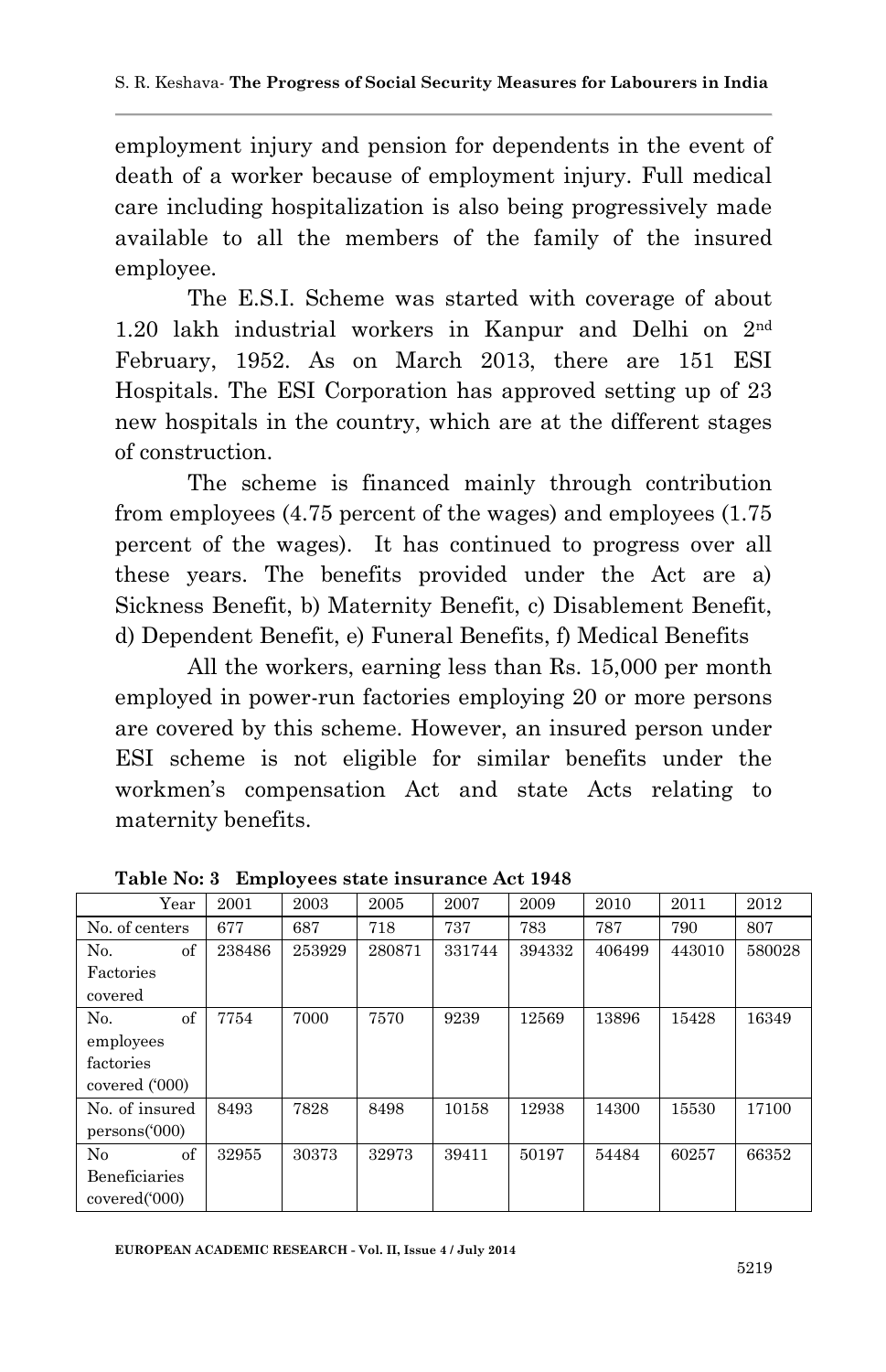Source: Pocket book of Labour Statistics

The number of centers increased from 677 in 2001 to 807 in 2012. The number of factories covered was 238486 in 2001 which increased to 580028 in 2012. The number of employees covered increased from 7754000 in 2001 to 16349000 in 2012. The number of insured persons increased to 8493000 in 2001 to 1, 71, 00,000 in 2012, consequently the number of beneficiaries covered also increased from 32955000 in 2001 to 66352 in 2012.

| Year                               | 2001   | 2003   | 2005   | 2007   | 2009   | 2010   |
|------------------------------------|--------|--------|--------|--------|--------|--------|
| of<br>No.<br>dispenses             |        |        |        |        |        |        |
| Full time                          | 1398   | 1394   | 1376   | 1349   | 1340   | 1342   |
| Par time                           | 14     | 23     | 10     | 9      | 17     | 17     |
| Mobile                             | 20     | 10     | 21     | 10     | 11     | 23     |
| Employees<br>utilization           | 21     | 20     | 20     | 20     | 20     | 20     |
| total                              | 1453   | 1447   | 1427   | 1388   | 1388   | 1402   |
| <b>Attendance</b>                  |        |        |        |        |        |        |
| a) Number                          |        |        |        |        |        |        |
| Insured<br>persons                 | 20276  | 15479  | 17088  | 17623  | 19294  | 20697  |
| Family<br>members                  | 25175  | 18731  | 20487  | 21003  | 24062  | 25520  |
| Family<br>members                  | 3580   | 2573   | 2497   | 2229   | 1603   | 1873   |
| Case<br>admitted<br>in<br>Hospital | 403854 | 358914 | 373406 | 398741 | 337515 | 417498 |

**Table No. 4: Working of the Employees State Insurance**

Source: Pocket book of Labour Statistics

The number of dispenses which was 1453 in 2001 that declined marginally to 1402 in 2010. Out of them the par time dispenses increased from 14 in 2001 to 17 in 2010. The mobile dispenses also increased from 20 in 2001 to 23 in 2010. The employee's utilization also marginally reduced from 21 in 2001 to 20 in 2010.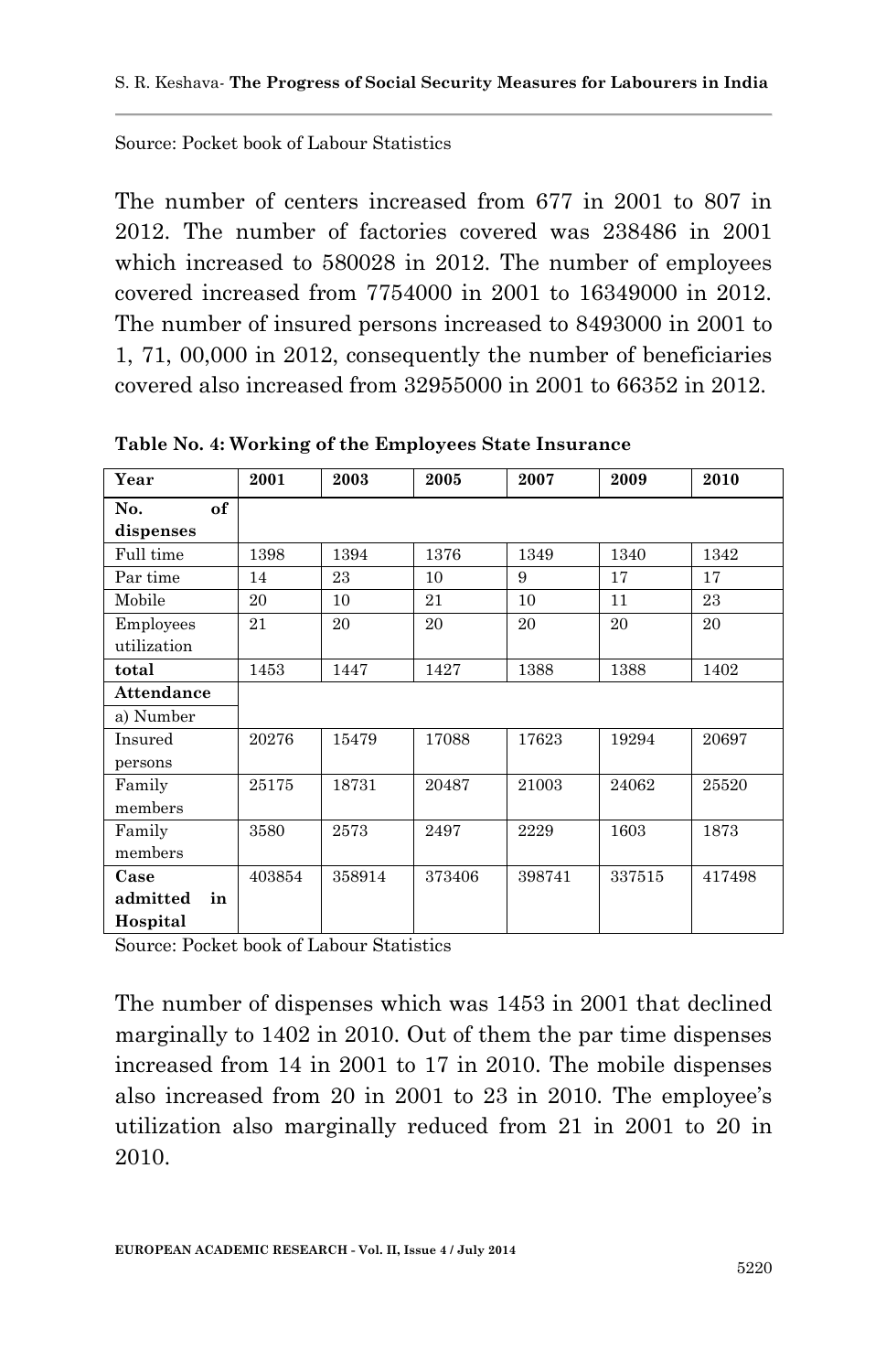The number of insured persons who visited ESI for medical care was 20276 in 2001 which marginally increased to 20697 in 2010. Similarly the number of family members who visited the ESI hospitals was 25175 in 2001 which marginally increased to 25520 in 2010. The cases admitted to hospitals increased from 403854 in 2001 to 417498 in 2010.

| Years/ ESI Hospitals | 2001  | 2003  | 2005  | 2007  | 2009  | 2010  |
|----------------------|-------|-------|-------|-------|-------|-------|
| General              | 15649 | 15403 | 15646 | 15369 | 13981 | 14985 |
| Maternity            | 2240  | 2258  | 2317  | 2354  | 2451  | 2427  |
| T.B                  | 1766  | 1757  | 1761  | 2167  | 1515  | 1081  |
| Total                | 19655 | 19418 | 19724 | 1989  | 17947 | 18493 |

**Table No. 5: No of beds available in ESI Hospitals**

Source: Labour Bureau

The number of beds available in ESI has reduced considerably and requires correction. The number of beds in ESI was 19655 in 2001 which reduced to 18493 in 2010. Hence the general bed which was 15649 in 2001 is reduced to 14985 in 2010. The bed reserved for T B patients was reduced from 1766 in 2001 to 1081 in 2010. The only consolation is that the maternity beds increased from 2240 in 2001 to 2427 in 2010.

| Sickness Benefit         | 2001      | 2004     | 2005    | 2009     | 2010     |
|--------------------------|-----------|----------|---------|----------|----------|
| amount paid (Rs. lakh)   | 11044.89  | 10139.19 | 8042.87 | 12210.84 | 13162.31 |
| Average daily rate (Rs)  | 72.33     | 80.85    | 80.68   | 121.12   | 126.8    |
| <b>Extended Sickness</b> |           |          |         |          |          |
| amount paid (Rs. lakh)   | 1319.20   | 1292.16  | 1177.81 | 1304.95  | 1572.08  |
| <b>Maternity Benefit</b> |           |          |         |          |          |
| No. of confinements      | 26522     | 23821    | 20515   | 22376    | 23721    |
| Rate of confinement per  | 2.0       | 2.0      | $1.6\,$ | 1.2      | 1        |
| 100 women employees      |           |          |         |          |          |
| paid<br>Amount<br>as     | 201884.80 | 204417   | 210213  | 310975   | 359161   |
| benefit<br>Maternity     |           |          |         |          |          |
| (Rs.000)                 |           |          |         |          |          |
| Average amount paid per  | 7612      | 8581     | 10247   | 13898    | 15141    |
| confinement (Rs.)        |           |          |         |          |          |

**Table No. 6: Sickness and Maternity Benefit under ESI scheme**

Source: Pocket book of Labour Statistics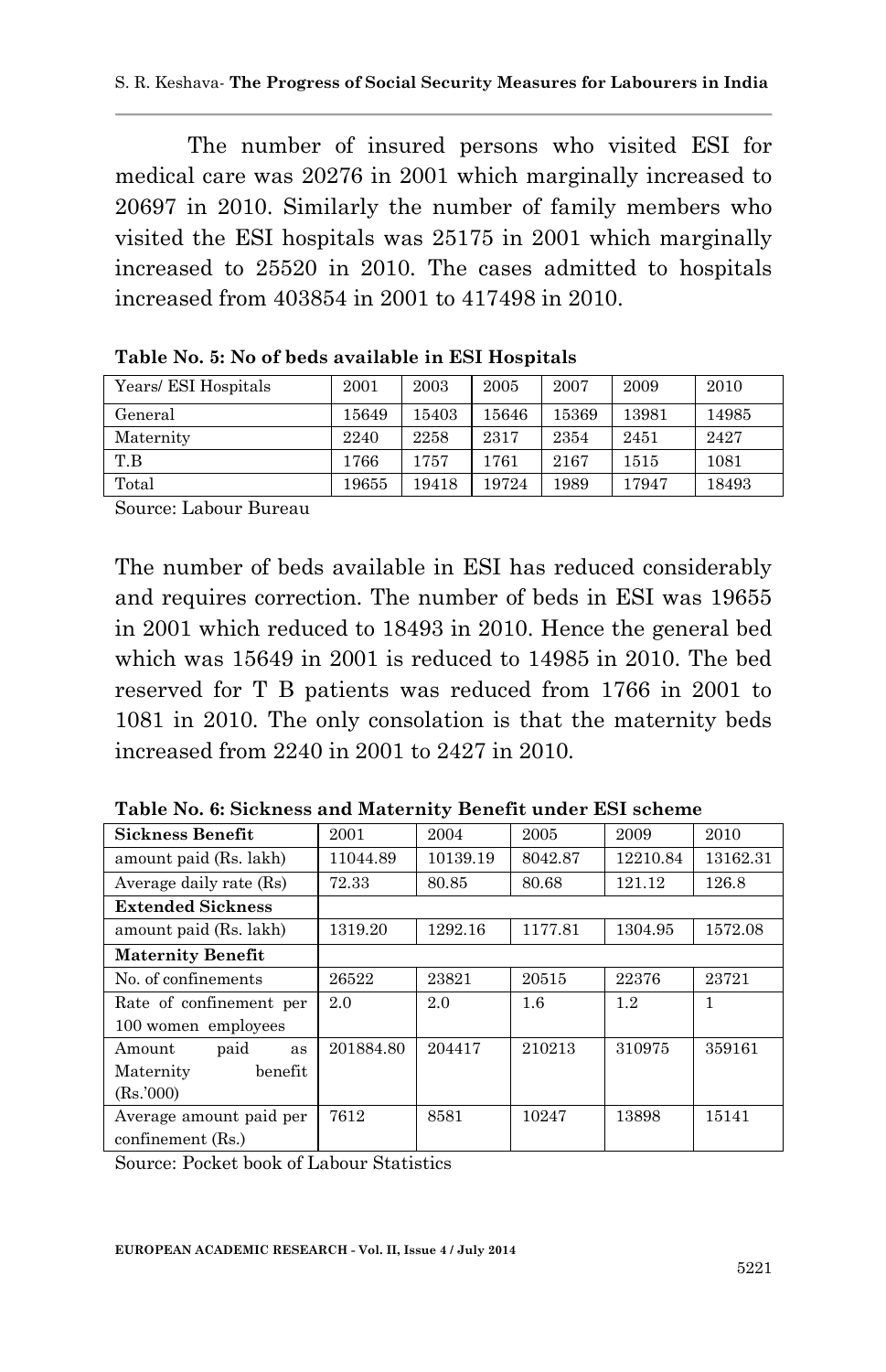The amount paid for sickness under ESI scheme increased from 11044.89 lakh in 2001 to 13162.31 lakh in 2010. The average daily rate was Rs. 72.3 in 2001 that increased to 126.80 in 2010, which further increased to Rs. 160.80 in 2012. The amount paid for extended sickness is Rs. 1319.20 lakh in 2001 that increased to 1572.08 lakh in 2010.

The number of confinements under maternity benefit came down from 26522 in 2001 to 23721 in 2010. Hence the rate of confinement per 100 women employees came down from 2.0 in 2001 to 1 in 2010. The amount paid as maternity benefit increased from Rs. 201884800 in 2001 to Rs. 359261000 in 2010. Hence the average amount paid per confinement came to Rs. 7612 in 2001 which increased to 15141 in 2010.

**Table No. 7: Disablement and dependants benefit under employment state Insurance scheme**

| year                               | 2001   | 2004   | 2005   | 2009    | 2010    |
|------------------------------------|--------|--------|--------|---------|---------|
| Amount of temporary disablement    | 347991 | 353848 | 307337 | 342472  | 375508  |
| benefit paid $(Rs. 000)$           |        |        |        |         |         |
| permanent disablement<br>No.<br>of | 13416  | 11142  | 12470  | 10937   | 11897   |
| cases admitted                     |        |        |        |         |         |
| Capitalized value of permanent     | 739028 | 677374 | 800241 | 1278215 | 1294071 |
| disablement<br>claim<br>benefit    |        |        |        |         |         |
| (Rs.000)                           |        |        |        |         |         |
| No. of death cases admitted        | 995    | 963    | 843    | 1073    | 1269    |
| Capitalized value of dependent     | 315724 | 338160 | 305205 | 495695  | 687876  |
| benefit claims admitted (Rs. '000) |        |        |        |         |         |
|                                    |        |        |        |         |         |

Source: Pocket book of Labour Statistics

Under the Disablement and Dependants Benefit under Employment State Insurance scheme the amount of temporary disablement benefit paid was Rs.347991000 in 2001 which increased to Rs.375508000 in 2010. The number of permanent disablement cases admitted was 13416 in 2001 which decreased to 11897000 in 2010. The capitalized value of permanent disablement benefit claim was Rs.739028000 in 2001 which increased to 1294071000 in 2010. The numbers of death cases admitted were 995 in 2001 which increased to 1269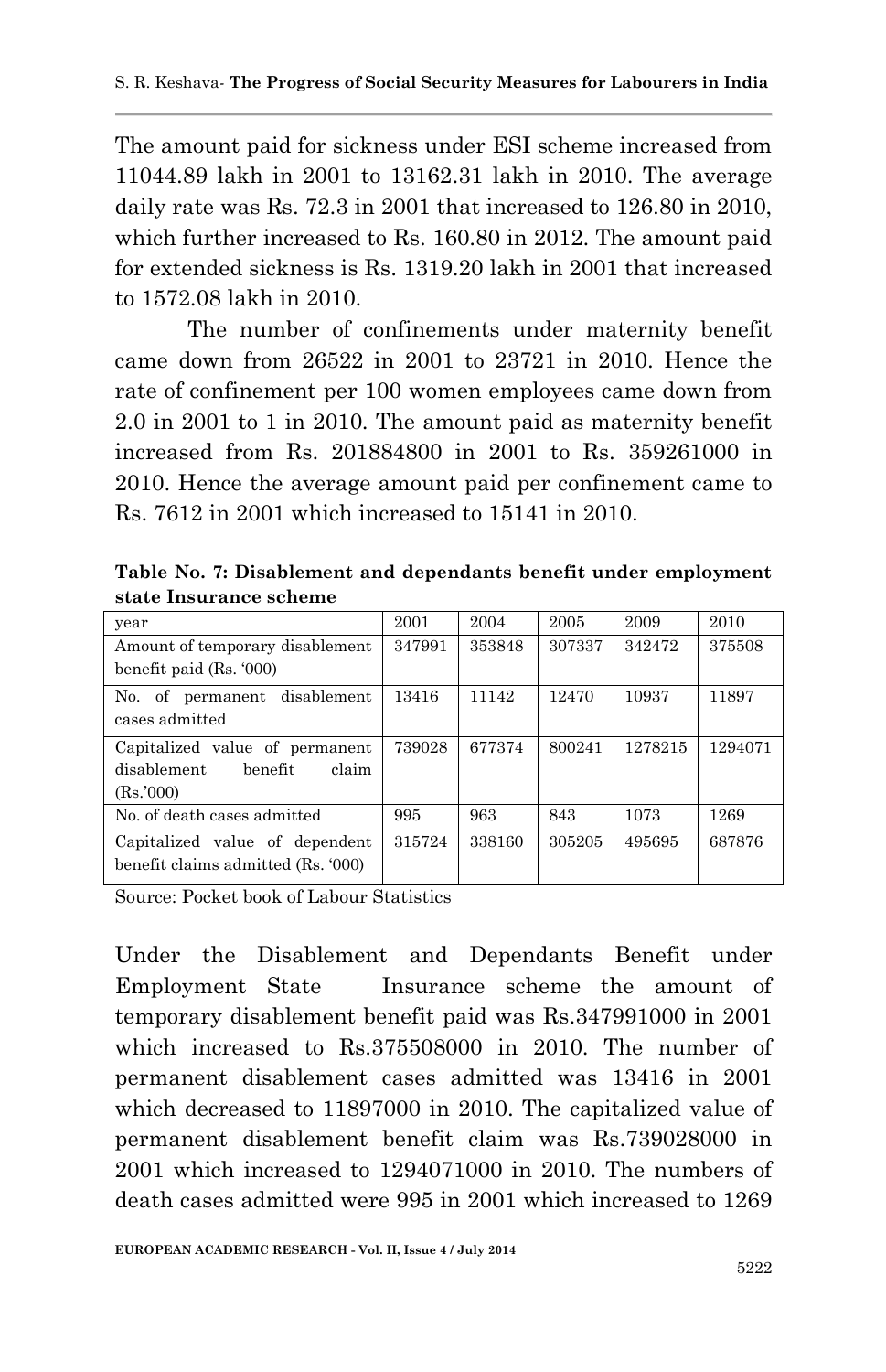in 2010. The Capitalized value of dependent benefit claims admitted was Rs. 315724000 in 2001 which increased to Rs. 6867876000 in 2010.

### **The Seamen's Provident Fund Act-1966**

Seamen's Provident Fund Act was passed in1966. It follows the pattern of the EPF Act. It covered 50,000 seamen. By the end of March 1968, the total contribution to the fund amounted Rs. 3, 14 Crores. The Act solves the problems of seamen working on board of the ships, especially when they are completely cut off from land. The problems of seaman working on board of the ships for truncated periods are of a special nature. Hence, it was considered desirable to enact a separate provident fund Act that was passed in 1966.

Every employer covered under the Act was required to contribute to the fund for the period from July 1964 to July 1968 at the rate of 6 per cent of the wages paid and thereafter at the rate of 8% in respect of each seaman employed by him. Every such seaman has to contribute an equal amount to the fund.

## **The Payment of Gratuity Act, 1972**

The payment of Gratuity Act, 1972 is applicable to factories, mines, oil fields, plantations, ports, railways, motor transport undertakings, companies, shops and other establishments. The Act provides for payment of gratuity at the rate of 15 days wages for each completed year of service or part thereof in excess of six months subject to the maximum of Rs. 10 lakh.

## **Coal Mines Bonus Scheme**

The Coal mines bonus schemes were framed under the coal mines provident fund and bonus schemes act 1948 is applicable to all coal mains in the country except those in the state of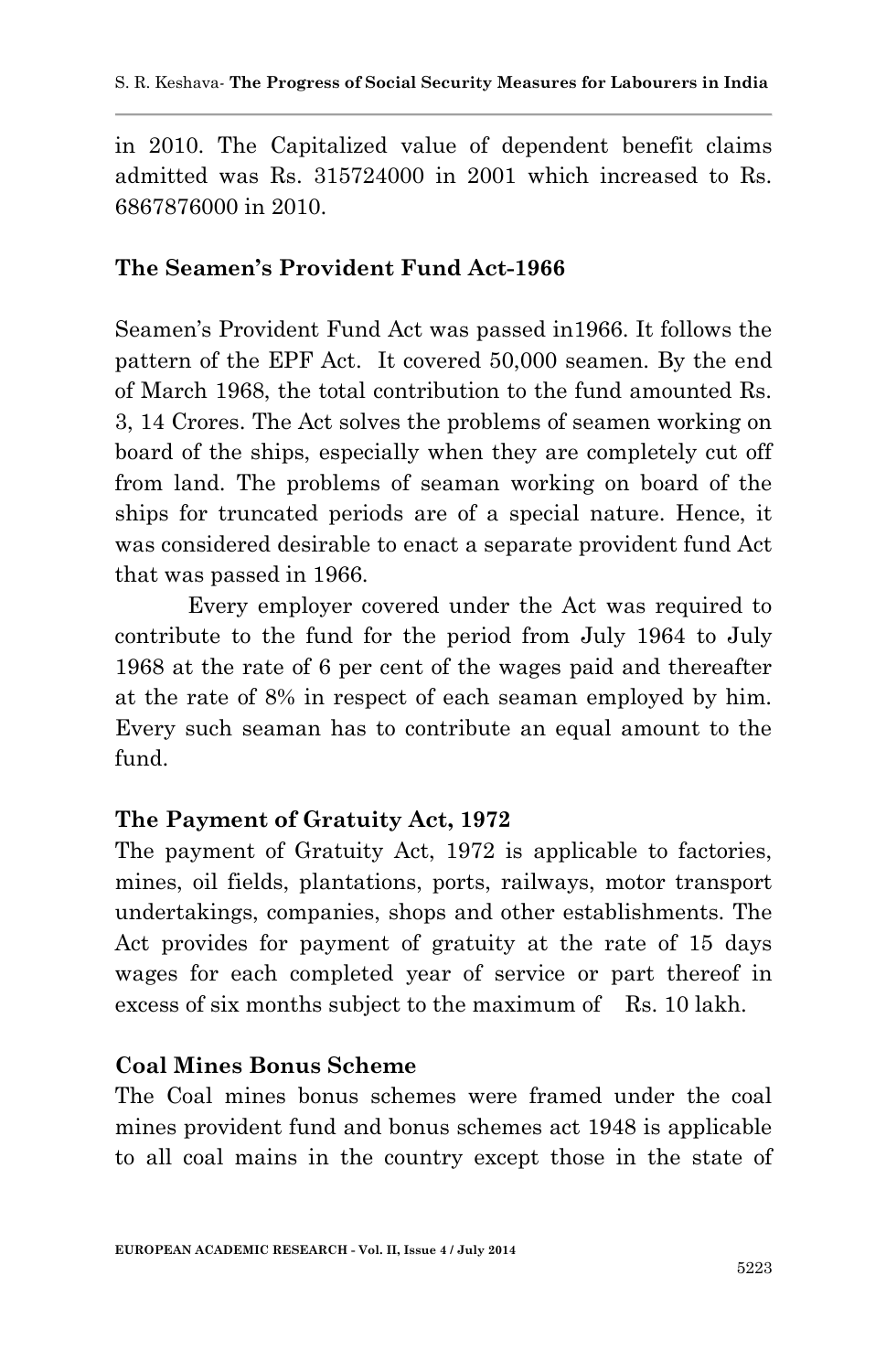Jammu and Kashmir. There are four coal mines bonus scheme viz.

- 1. The Coal mines bonus scheme 1948, which applies to the coal mines in West Bengal, Bihar, Madhya Pradesh, Maharashtra and Orissa.
- 2. The Andhra Pradesh coal mines bonus scheme 1952 which applies to the coal mines in Andhra Pradesh.
- 3. The Rajasthan coal mines bonus scheme 1954 which applies the only colliery in Rajasthan owned by the government.
- 4. The Assam coal mines bonus scheme 1955, which applies to coal mines in Assam excluding the tribal areas.

The scheme is applicable to all employees in the coal mines whose monthly basic earnings do not exceed Rs. 10,000. Bonus is not payable to works employed by for through a contractor on construction of road and buildings.

| Year                                               | 2000      | 2003      | 2005      | 2008      | 2010      | 2011      |
|----------------------------------------------------|-----------|-----------|-----------|-----------|-----------|-----------|
| Mines<br>Coal                                      | 964       | 971       | 971       | 963       | 901       | 903       |
| and ancillary                                      |           |           |           |           |           |           |
| organizations                                      |           |           |           |           |           |           |
| covered<br>(at                                     |           |           |           |           |           |           |
| of<br>end<br>the                                   |           |           |           |           |           |           |
| the period)                                        |           |           |           |           |           |           |
| Employees covered (000)                            |           |           |           |           |           |           |
| a) Registered                                      | 2230      | 2240      | 2244      | 2245      | 4971      | 4979      |
| Membership                                         |           |           |           |           |           |           |
| b)<br>Life                                         | 745       | 658       | 583       | 403       | 481       | 464       |
| Membership                                         |           |           |           |           |           |           |
| during<br>the                                      |           |           |           |           |           |           |
| year                                               |           |           |           |           |           |           |
| Contributions received during the year (Rs. lakhs) |           |           |           |           |           |           |
| a)                                                 | 127096.36 | 173972.54 | 193320.73 | 185840.05 | 215039.63 | 346800.00 |
| compulsory                                         |           |           |           |           |           |           |
| b) Voluntary                                       | 802.54    | 1690.90   | 1866.04   | 2195.00   | 2834.62   | 3200.00   |

**Table No. 8: Working of Coal Mines Provident Fund**

Source: Pocket book of Labour Statistics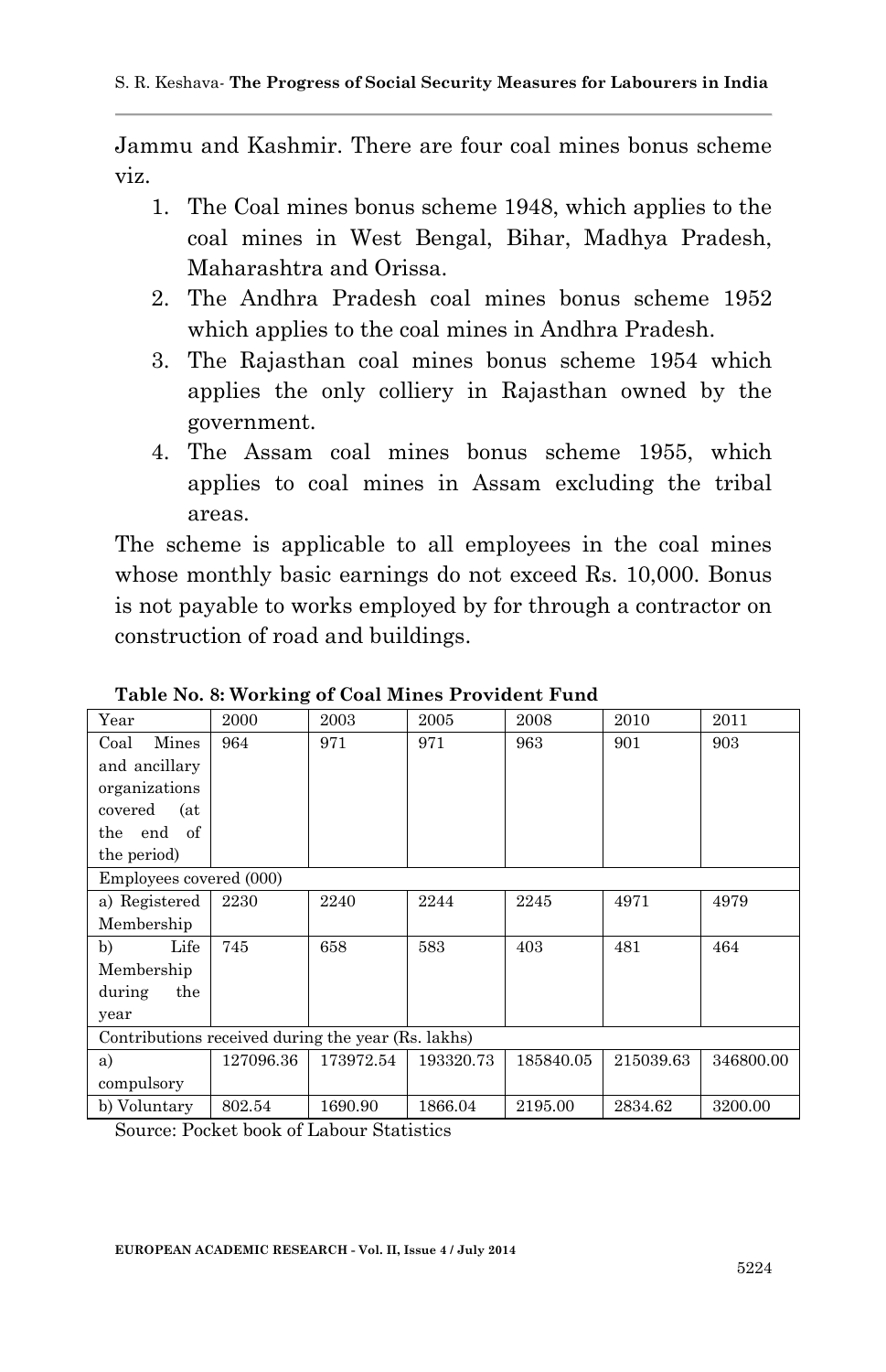The coal mines and ancillary organization covered by the end of 2000 was 964 which increased to 903 by 2011. The registered employees covered were 2230000 in 2000 which increased to 4979000 in 2011. The life membership was 745 in 2000 that declined to 464 in 2011. The compulsory contribution received was Rs. 127096.36 lakh in 2000 which increased to Rs. 346800 lakh in 2010. The voluntary contribution was Rs. 802.54 lakh in 2000 which increased to Rs. 3200 lakh in 2011.

**Table No. 9: Claims for Refund under the Coal mines Provident Funds Schemes**

| Years                          | 2000   | 2003    | 2005    | 2008    | 2010     | 2011     |
|--------------------------------|--------|---------|---------|---------|----------|----------|
| of<br>Claims<br>N <sub>0</sub> | 35217  | 34418   | 26210   | 15852   | 25550    | 26932    |
| Received                       |        |         |         |         |          |          |
| of<br>Claims<br>No.            | 948    | 538     | 587     | 712     | 319      | 229      |
| Rejected                       |        |         |         |         |          |          |
| No. of Claims Settled          | 33826  | 34186   | 25863   | 15793   | 25445    | 26555    |
| Refunded<br>Amount             | 866.15 | 1576.77 | 1739.07 | 1877.43 | 2264.05  | 2759.16  |
| (Rs. Crore)                    |        |         |         |         |          |          |
| Total<br>Progressive           | 1079   | 1177    | 1231    | 1366    | 1368     | 1364     |
| claims Settled                 |        |         |         |         |          |          |
| Refunded<br>Amount             | 424430 | 774373  | 1996.92 | 1688922 | 20983.98 | 23743.14 |
| (Rs. lakh)                     |        |         |         |         |          |          |
| Claims Pending                 |        | 1662    | 1107    | 803     | 1462     | 1610     |

Source: Pocket book of Labour Statistics

The number of claims received is 35217 in 2000 which increased to 26932 claims in 2011. The claims settled were 33826 and rejected was 948 in 2000 which increased to 26555 claims settled and 229 rejected claims in 2011. The amount refunded is Rs. 866.13 crore in 2000 which increased to 42759.16 crore in 2011. The progressive total claims settled is 1079 in 2000 which increased to 1364 in 2011. The amount refunded was Rs. 424430 lakh in 2000 which decreased to 23743.14 lakh in 2011. The claims pending in 2011 was 1610.

## **The Assam tea Plantation Provident Fund Act 1955**

The scheme framed under the act initially covered only adult persons residing in a plantation area and employed in any kind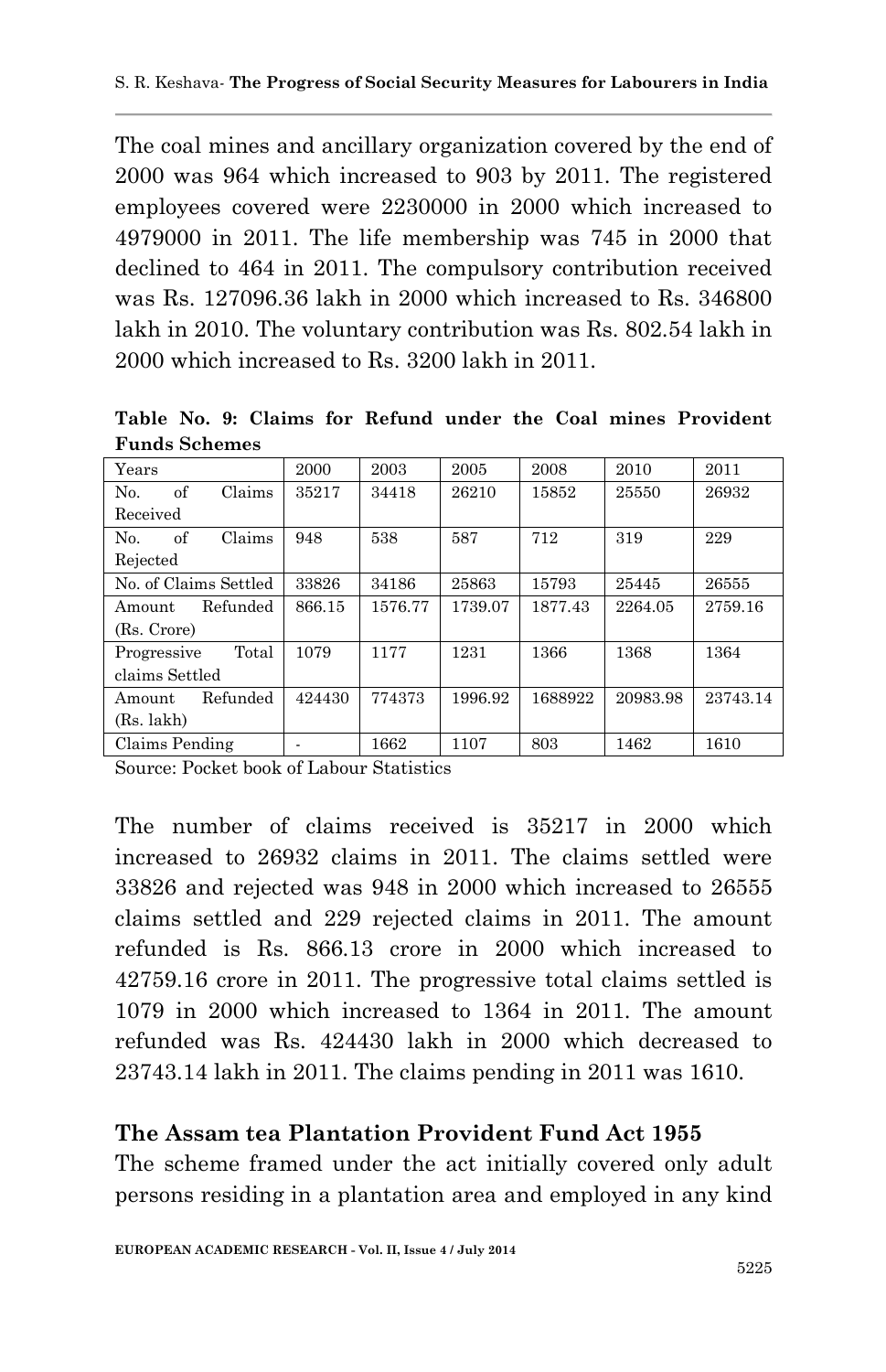of work, manual or other wise and getting wages directly or indirectly from the employees. The act was amended in 1958 to cover nonresident workers as also the clerical, medical and other staff; by another amendment to the act in 1960, children and adolescents were also brought within the scope of the Act. The act was further amended in 1967 to make provision for pension fund. It now covers all categories of employees in tea plantations in Assam excluding those whose total emoluments exceed Rs. 10,000 per month.

#### **Group Insurance**

Group insurance scheme was introduced for the provident fund members in 1963. Under the scheme, a blanket policy was taken by the board to cover all the provident fund members in the age group of 18-60. Each worker was required to make a self declaration about his health and no medical examination or proof of age was required. The premium payable to the life insurance corporation are deducted and paid annually from the provident fund accumulations of the members by the board of trustees.

#### **Pension Fund**

The scheme was introduced from 2 October 1967. It made the provision for the constitution of pension fund from the accumulated undisbursed interest amount of the provident fund to enable it to all its employees. Since 2006, the government has modified its pension scheme in the organized sector which has made it as contributory pension to the workers employed since 2006.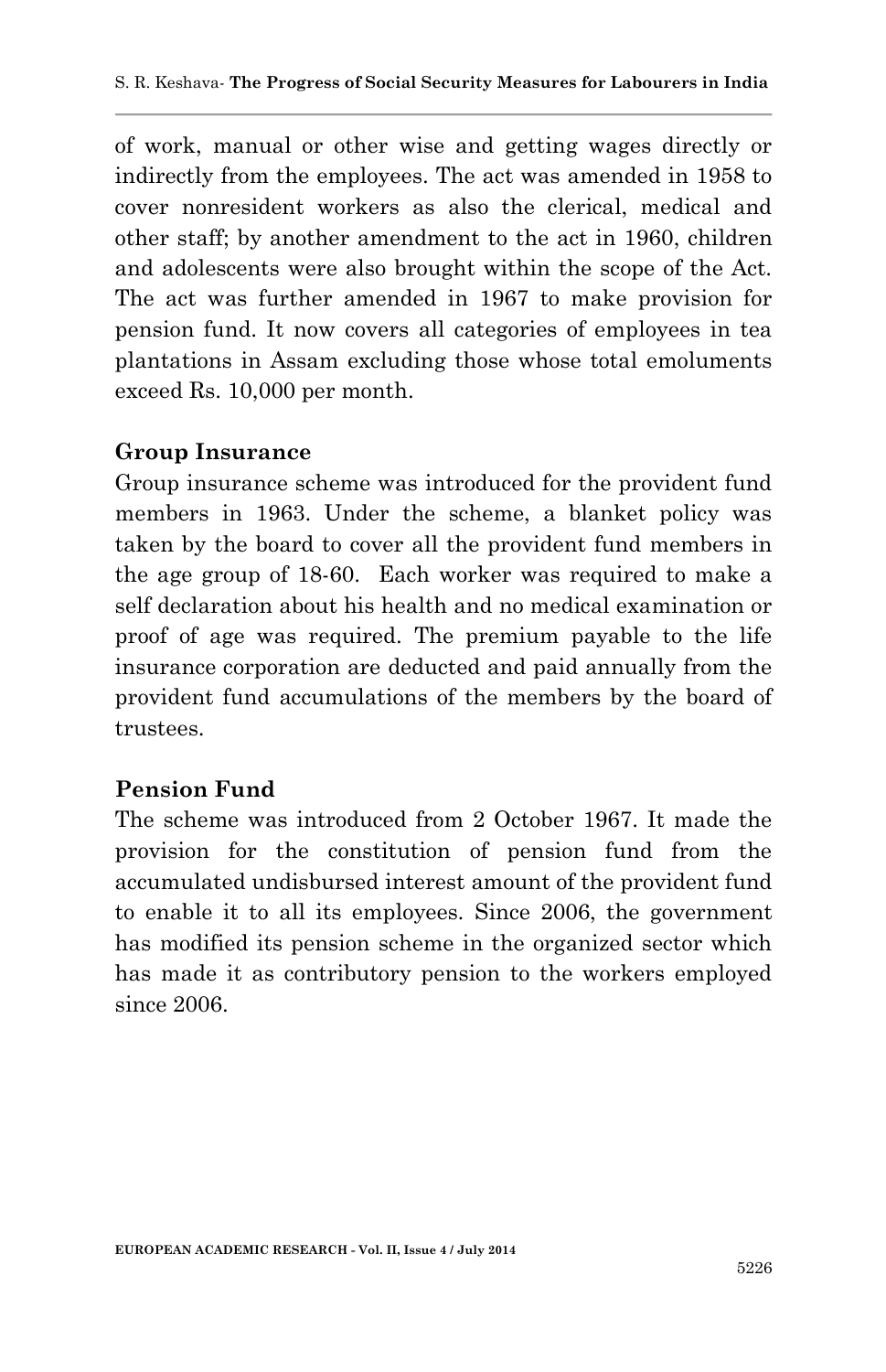| Year              | 2000- | Cumula | 2004- | Cumula | 2009-    | Cumula | $2010-$ | Cumul  |
|-------------------|-------|--------|-------|--------|----------|--------|---------|--------|
|                   | 01    | tive   | 05    | tive   | 10       | tive   | 11      | ative  |
|                   |       | 2001   |       | 2005   |          | 2010   |         | 2011   |
| F.P fund Settled  | 755   | 38500  | 243   | 39765  | 19       | 39983  | 14      | 39952  |
|                   |       |        |       |        |          |        |         |        |
| Claims for other  | 65    | 104525 | 3     | 104591 | $\Omega$ | 104598 | 3       | 104601 |
| Benefits<br>under |       |        |       |        |          |        |         |        |
| F.P.S             |       |        |       |        |          |        |         |        |

**Table No. 10: Family Pension Fund Benefits**

Source: Pocket book of Labour Statistics

The family pension settled in 2000-01 was 755 which took it cumulative of 38500 in 2010-11 the family pension settled was 14 taking it to cumulative of 39952. The claim for other benefits under family pension settled was 65 and the cumulative was 104525 in 2000-01 which was 3 in 2010-11 taking the cumulative to 104601.

### **Unorganized workers Welfare Scheme**

At the same time to ensure welfare of unorganized workers various welfare schemes was also undertaken by the government. The ministry of labour and employment enacted "The Unorganized Workers Social Security Act 2008" which came into force from 16th May 2009. The important welfare programmes launched by the government for unorganized workers are;

- 1) Rashtriya Swastya Bhima Yojana was initiated on 1st April 2008. It is providing smart card based cash less health insurance cover to the beneficiaries up to Rs. 30,000 per annum on family floater basis to BPL families in the unorganized sector.
- 2) Aam Adimi Bhima Yojana was launched on 20th October 2007 to provide insurance cover to the head of family or one earning member of rural land less households in the age of 18 to 59 years. The assured insurance amount, 30,000 in case of natural death of the insured, whereas Rs. 75,000 in case of accidental death and permanent disability and Rs. 37,500 for partial permanent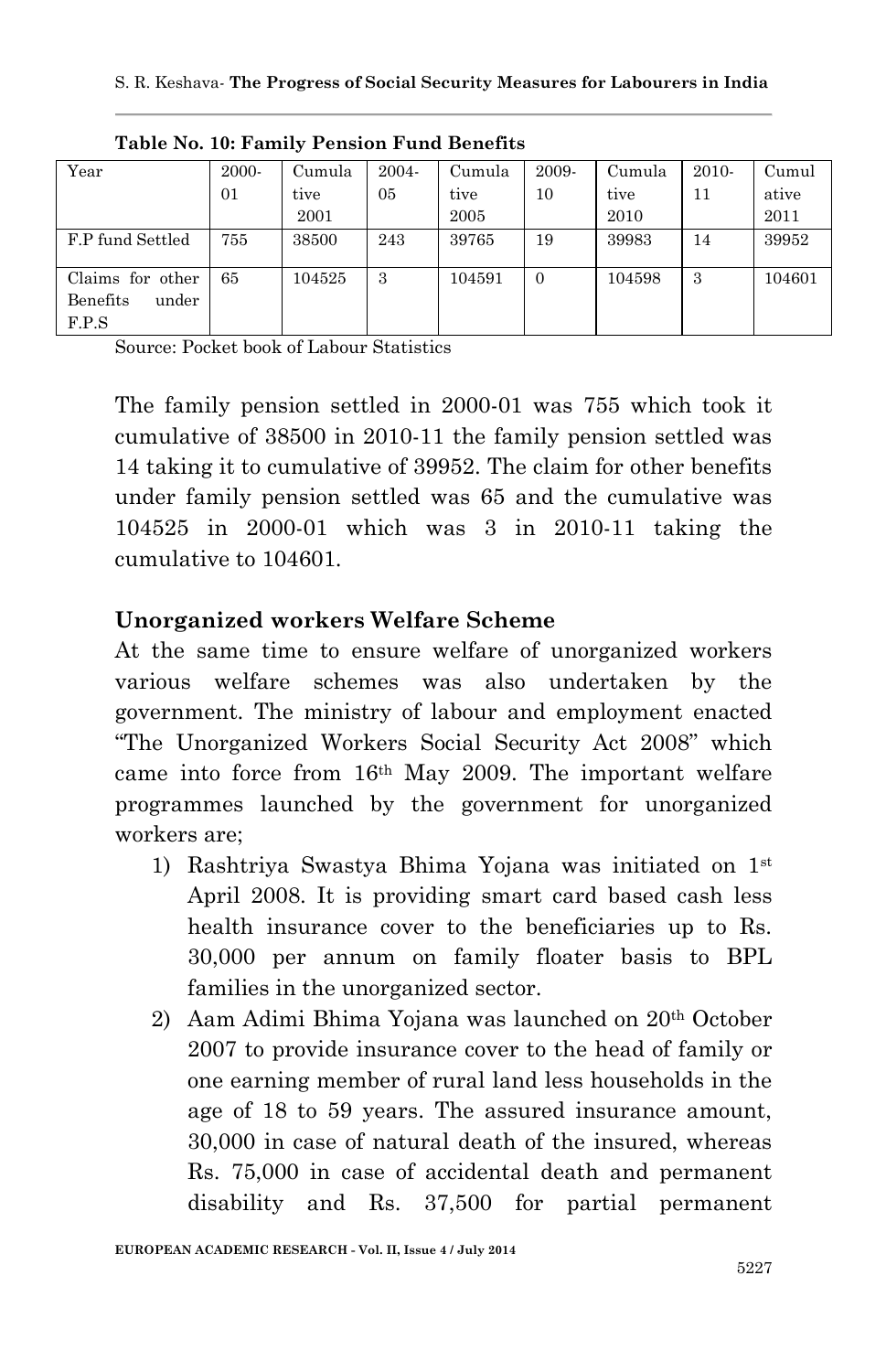disability were allowed to the beneficiaries under this insurance scheme.

- 3) Indira Gandhi National Old age Pension Scheme was expanded to all the citizens above the age of 60 years , who are living in BPL
- 4) A Co- contributory pension scheme called as Swavalamban was introduced in 2010. It encouraged the unorganized sector workers to voluntarily save for their retirement. The government of India matched the savings with a minimum sum of Rs. 1000 and maximum of Rs. 12,000 per annum.

# **Conclusion**

The social security schemes have to be further strengthened to benefit the unorganized sector workers. The unorganized sector is fast expanding; hence government through its social security measures must provide the safety net to the needy workers. The entire ambit of unorganized sector should be covered by insurance and social security schemes so as to mitigate risk in this sector and boost the confidence of the workers. Government through its social security measures must cater to the disadvantaged sections of the society and it is the fundamental duty of the government in the globalized India.

#### **REFERENCES:**

- Annual Report. 2012-13. Ministry of Labour and Employment, New Delhi
- Balachandra, L., Mungekar, Dilip M., Nachane, M.J., and Manohar, Rao. 2003. *Indian Economy in New Millenium.* Mumbai: Himalaya Publishing House.
- Bali, Arun P. 2001. *Refashioning the new Economic Order.* New Delhi: ICSSR.